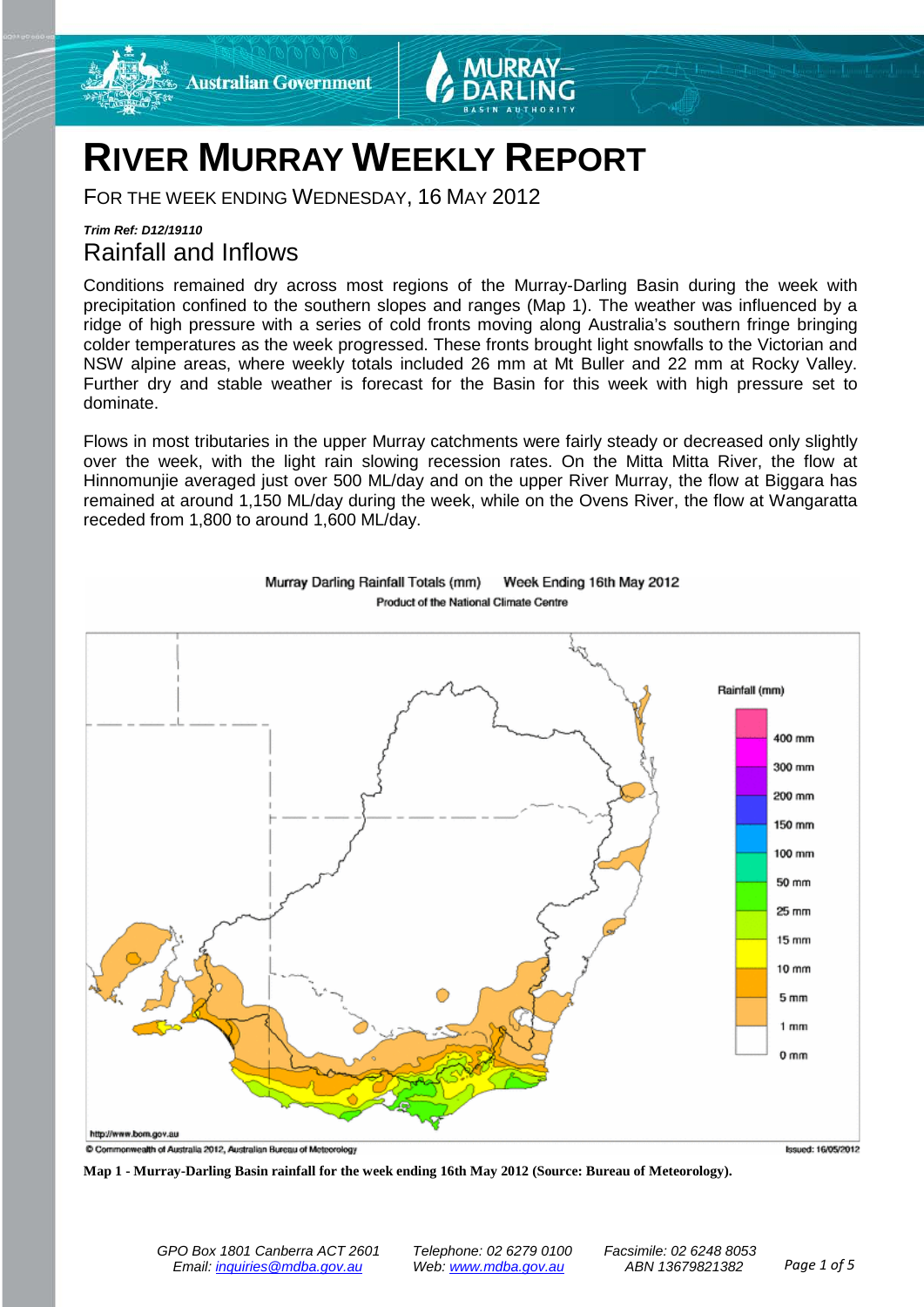# River Operations

MDBA active storage increased by 5 GL this week and is now 7,524 GL (88%). At Dartmouth Reservoir, storage increased by 6 GL to 3,215 GL (83% capacity) and release remains at 200 ML/day. At Hume Reservoir, the storage increased by 5 GL to 2,631 GL (88% capacity). The release has been cut back each day this week and is now at 1,800 ML/day. Further reductions are expected in the coming days with the release potentially decreasing towards the seasonal minimum of 600 ML/day.

At Lake Mulwala, the pool level was lowered to 124.62 m AHD during the week ahead of the cessation of diversions to Mulwala Canal and the Yarrawonga Main Channel which occurred late in the week. These channels are now being drained and will remain closed for around three months. The level of Lake Mulwala, currently 124.73 m AHD, is now expected to rise above 124.8 m AHD in the coming days. Release from Yarrawonga Weir has been reduced to 4,000 ML/day with further reductions expected in the coming week.

On the Edward-Wakool System, flow through the Edward and Gulpa offtakes has been decreased and will continue to fall as the River Murray recedes upstream. The flow in the Edward River at Toonalook is now 1,300 ML/day, while downstream at Stevens Weir, the flow increased to almost 2,000 ML/day as the end of season drainage of irrigation channels continued bringing return flows back to the river.

On the Goulburn River, the flow at McCoys Bridge decreased as expected, dropping from 6,500 to 3,600 ML/day. At Torrumbarry Weir, the flow receded to as low as 7,700 ML/day during the week, but is currently back up at 8,900 ML/day following the seasonal closure of National Channel. A recession in flows is now expected to re-commence as the coming week unfolds. On the Murrumbidgee River, the flow at Balranald is currently 14,500 ML/day and falling each day by around 500 ML/day. At Euston, the Murray decreased to below 30,000 ML/day on 14 May and is now flowing at 27,500 ML/day. The flow is expected to keep falling away here for several weeks to come.

On the Darling River, inflow to the Menindee Lakes receded considerably this week, averaging around 18 - 20,000 ML/day during the last 7 days. The combined volume of the lakes topped out on 11 May at 2,028 GL, or 22 GL below the maximum surcharge level. The volume has since eased back and is currently at 2,003 GL (116%). Release from Menindee (measured at Weir 32) has held at around 17,000 ML/day for most of the week, but is now at around 16,000 ML/day and will now be reduced further as inflows continue to drop away. Downstream on the lower Darling, the flow at Burtundy, currently 19,500 ML/day, has begun to recede slowly from its peak of around 20,000 ML/day. For further information on the flood operations at Menindee Lakes, please refer to the NSW Office of Water website [\(www.water.nsw.gov.au\)](http://www.water.nsw.gov.au/) with details available at [http://www.water.nsw.gov.au/Water](http://www.water.nsw.gov.au/Water-management/Water-availability/Flood-management/)[management/Water-availability/Flood-management/.](http://www.water.nsw.gov.au/Water-management/Water-availability/Flood-management/)

At Wentworth, the flow has receded to 51,800 ML/day and the pool is now back close to the normal operating level. Storage at Lake Victoria is fairly steady; however inflow to the lake will be increased resulting in a slight rise in lake levels next week. Flow to South Australia has decreased to 50,600 ML/day, and will gradually reduce to 45,000 ML/day early next week.

At the Lower Lakes, adverse tidal and wind conditions forced gate closures at Goolwa and Mundoo at times throughout the week. Average lake levels have increased following these closures and the 5 day average level for Lake Alexandrina is now 0.81 m AHD which is 10 cm higher than this time last week and 6 cm above FSL. The average level should gradually reduce in the coming days.

# **For media inquiries contact the Media Officer on 02 6279 0141**

DAVID DREVERMAN Executive Director, River Management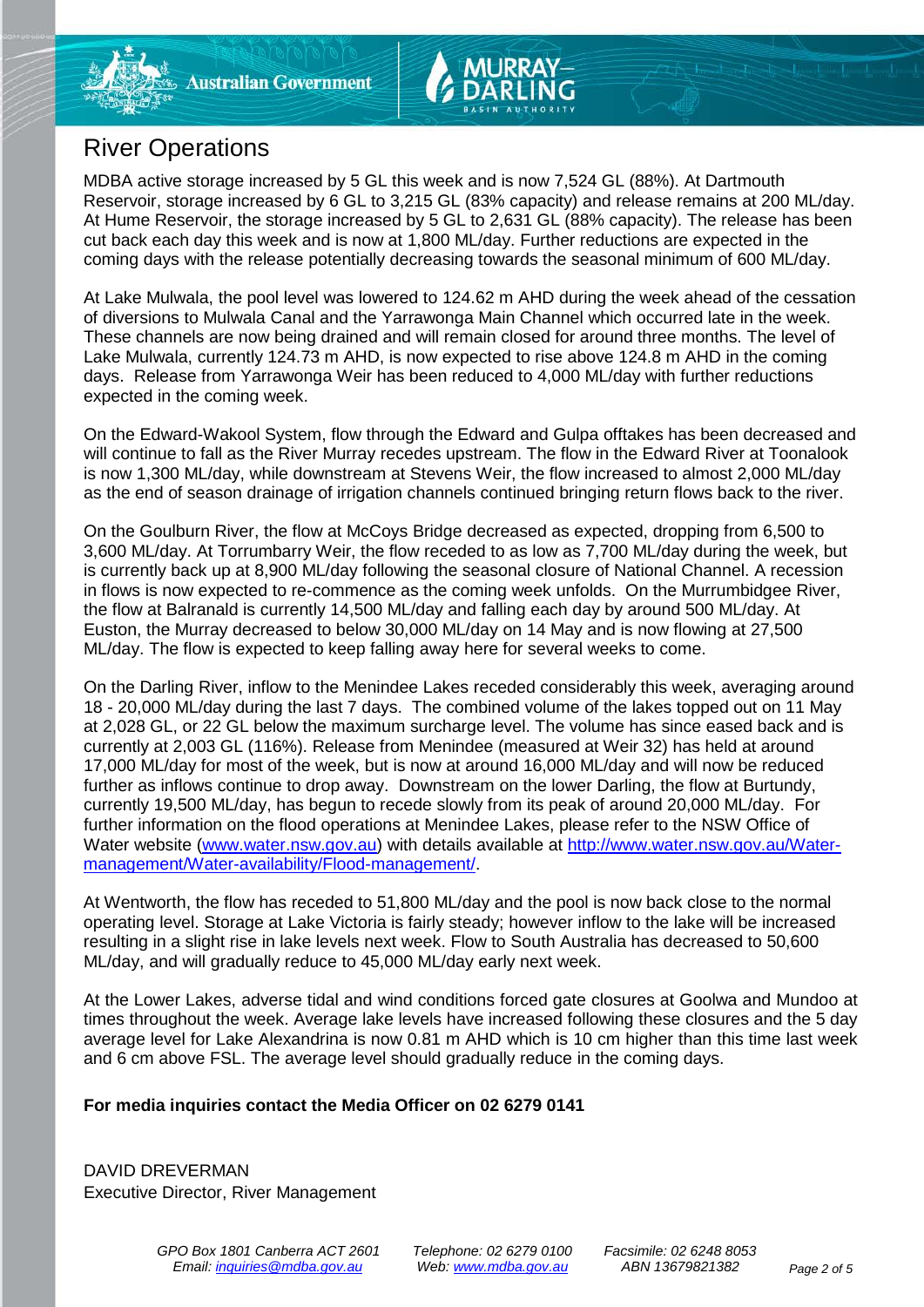



## Water in Storage **Water in Storage Week ending Wednesday 16 May 2012**

| <b>MDBA Storages</b>                      | Full<br>Supply<br>Level | Full Supply<br>Volume | Current<br>Storage<br>Level | Current<br>Storage |      | Dead<br>Storage | Active<br>Storage | Change in<br>Total<br>Storage<br>for the<br>Week |
|-------------------------------------------|-------------------------|-----------------------|-----------------------------|--------------------|------|-----------------|-------------------|--------------------------------------------------|
|                                           | $(m$ AHD)               | (GL)                  | (m AHD)                     | (GL)               | %    | (GL)            | (GL)              | (GL)                                             |
| Dartmouth Reservoir                       | 486.00                  | 3856                  | 475.67                      | 3 2 1 5            | 83%  | 71              | 3 1 4 4           | $+6$                                             |
| Hume Reservoir                            | 192.00                  | 3 0 0 5               | 190.06                      | 2631               | 88%  | 23              | 2608              | $+5$                                             |
| Lake Victoria                             | 27.00                   | 677                   | 24.04                       | 349                | 52%  | 100             | 249               | -1                                               |
| Menindee Lakes                            |                         | 1 731*                |                             | 2 0 0 3            | 116% | (480#)          | 1523              | -5                                               |
| <b>Total</b>                              |                         | 9 2 6 9               |                             | 8 1 9 8            | 88%  | $ -$            | 7 5 24            | $+5$                                             |
| 88% ^<br><b>Total Active MDBA Storage</b> |                         |                       |                             |                    |      |                 |                   |                                                  |

#### **Major State Storages**

| <b>Burriniuck Reservoir</b> | 026     | 945              | 92% |     | 942 | 10<br>10 |
|-----------------------------|---------|------------------|-----|-----|-----|----------|
| <b>Blowering Reservoir</b>  | 631     | 526              | 94% | 24  | 502 |          |
| Eildon Reservoir            | 3 3 3 4 | 2797<br><u>.</u> | 84% | 100 | 697 | $-4$     |

\* Menindee surcharge capacity – 2050 GL \*\* All Data is rounded to nearest GL \*\*

# NSW takes control of Menindee Lakes when storage falls below 480 GL, and control reverts to MDBA when storage next reaches 640 GL ^ % of total active MDBA storage

**Snowy Mountains Scheme Snowy diversions for week ending 15 May 2012** 

| <b>Storage</b>         | <b>Active Storage</b><br>(GL) | Weekly Change<br>(GL) | Diversion (GL)   | This Week | From 1 May<br>2012 |
|------------------------|-------------------------------|-----------------------|------------------|-----------|--------------------|
| Lake Eucumbene - Total | 2479                          | n/a                   | Snowy-Murray     |           | 45                 |
| Snowy-Murray Component | 881                           | n/a                   | Tooma-Tumut      |           |                    |
| <b>Target Storage</b>  | 290                           |                       | Net Diversion    |           | 38                 |
|                        |                               |                       | Murray 1 Release | +12       | 48                 |

### **Major Diversions from Murray and Lower Darling (GL) \***

| <b>New South Wales</b>    | This Week | From 1 July<br>2011 | Victoria                        | This Week | From 1<br><b>July 2011</b> |
|---------------------------|-----------|---------------------|---------------------------------|-----------|----------------------------|
| Murray Irrig. Ltd (Net)   | 10.1      | 1065                | Yarrawonga Main Channel (net)   | 6.6       | 204                        |
| Wakool Sys Allowance      | 0.9       | 26                  | Torrumbarry System + Nyah (net) | 17.2      | 547                        |
| Western Murray Irrigation | 0.3       | 22                  | Sunraysia Pumped Districts      | 1.6       | 90                         |
| Licensed Pumps            | 2.3       | 186                 | Licensed pumps - GMW (Nyah+u/s) | 1.2       | 56                         |
| Lower Darling             | 7.0       | 288                 | Licensed pumps - LMW            | 1.2       | 262                        |
| <b>TOTAL</b>              | 20.6      | 1587                | TOTAL                           | 27.8      | 1159                       |

\* Figures derived from estimates and monthly data. Please note that not all data may have been available at the time of creating this report. \*\* All data above is rounded to nearest 100 ML for weekly data and nearest GL for cumulative data\*\*

#### **Flow to South Australia (GL)**

| Flow to South Australia (GL)                              | Entitlement this month | $93.0*$ |                 |  |  |  |
|-----------------------------------------------------------|------------------------|---------|-----------------|--|--|--|
| * Flow to SA will be greater than entitlement this        | Flow this week         | 375.0   | (53 600 ML/day) |  |  |  |
| month due to Unregulated Flows and Additional             | Flow so far this month | 871.6   |                 |  |  |  |
| Dilution Flow.                                            | Flow last month        | 1.752.1 |                 |  |  |  |
| $\mathbf{A}$ , $\mathbf{B}$ , $\mathbf{A}$ , $\mathbf{B}$ |                        |         |                 |  |  |  |

### **Salinity (EC) (microSiemens/cm at 25o C)**

|                         | Current | Average over the last week | Average since 1 August 2011 |
|-------------------------|---------|----------------------------|-----------------------------|
| Swan Hill               | 80      | 90                         | 130                         |
| Euston                  | 170     | 180                        | 140                         |
| <b>Red Cliffs</b>       | 170     | 180                        | 160                         |
| Merbein                 | 140     | 150                        | 140                         |
| Burtundy (Darling)      | 310     | 300                        | 350                         |
| Lock 9                  | 240     | 240                        | 190                         |
| Lake Victoria           | 270     | 260                        | 220                         |
| Berri                   | 270     | 270                        | 250                         |
| Waikerie                |         |                            |                             |
| Morgan                  | 290     | 280                        | 280                         |
| Mannum                  | 260     | 260                        | 300                         |
| Murray Bridge           | 310     | 300                        | 370                         |
| Milang (Lake Alex.)     | 510     | 520                        | 570                         |
| Poltalloch (Lake Alex.) | 300     | 290                        | 350                         |
| Meningie (Lake Alb.)    | 4 5 5 0 | 4 6 6 0                    | 4 9 3 0                     |
| Goolwa Barrages         | 430     | 500                        | 1 4 4 0                     |

*GPO Box 1801 Canberra ACT 2601 Telephone: 02 6279 0100 Facsimile: 02 6248 8053 Email: [inquiries@mdba.gov.au](mailto:inquiries@mdba.gov.au) Web: [www.mdba.gov.au](http://www.mdba.gov.au/) ABN 13679821382 Page 3 of 5*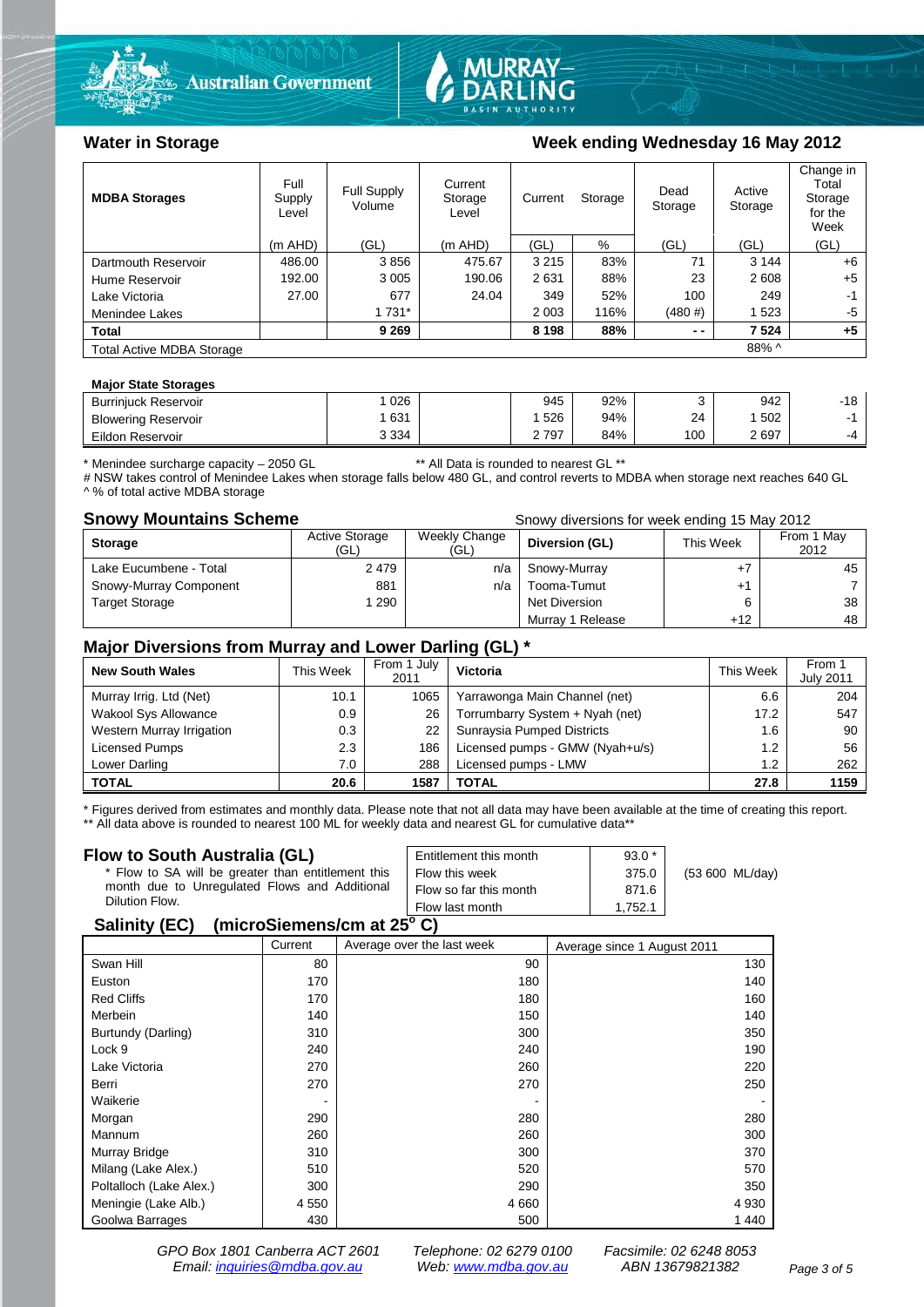

### River Levels and Flows **Week ending Wednesday 16 May 2012**

|                                | Minor Flood<br>Stage | Gauge    | Height         | Flow     | Trend  | Average Flow<br>this Week | Average<br>Flow last<br>Week |
|--------------------------------|----------------------|----------|----------------|----------|--------|---------------------------|------------------------------|
| <b>River Murray</b>            | (m)                  | local(m) | $(m$ AHD)      | (ML/day) |        | (ML/day)                  | (ML/day)                     |
| Khancoban                      |                      |          |                | 2690     | F      | 2070                      | 5 3 5 0                      |
| Jingellic                      | 4.0                  | 1.69     | 208.21         | 4 4 1 0  | R      | 4 0 5 0                   | 8 4 9 0                      |
| Tallandoon (Mitta Mitta River) | 4.2                  | 1.48     | 218.37         | 640      | S      | 660                       | 710                          |
| Heywoods                       | 5.5                  | 1.64     | 155.27         | 1810     | F      | 4 160                     | 6990                         |
| <b>Doctors Point</b>           | 5.5                  | 1.87     | 150.34         | 3 2 8 0  | S      | 5 3 3 0                   | 8 2 8 0                      |
| Albury                         | 4.3                  | 0.92     | 148.36         |          | $\sim$ |                           |                              |
| Corowa                         | 3.8                  | 1.44     | 127.46         | 5 1 4 0  | F      | 6790                      | 8 5 9 0                      |
| Yarrawonga Weir (d/s)          | 6.4                  | 0.80     | 115.84         | 4 0 0 0  | S      | 4690                      | 6680                         |
| Tocumwal                       | 6.4                  | 1.48     | 105.32         | 0        | F      | 4 9 20                    | 7 100                        |
| Torrumbarry Weir (d/s)         | 7.3                  | 2.77     | 81.32          | 8890     | R      | 8730                      | 10 090                       |
| Swan Hill                      | 4.5                  | 1.55     | 64.47          | 7 200    | F      | 8 2 0 0                   | 8780                         |
| Wakool Junction                | 8.8                  | 4.69     | 53.81          | 15 440   | F      | 16 340                    | 18 4 20                      |
| Euston Weir (d/s)              | 8.8                  | 4.00     | 45.84          | 27 590   | F      | 30 250                    | 36 110                       |
| Mildura Weir (d/s)             |                      |          |                |          | F      |                           |                              |
| Wentworth Weir (d/s)           | 7.3                  | 5.78     | 30.54          | 51 800   | F      | 54 770                    | 58 230                       |
| Rufus Junction                 |                      | 6.96     | 23.89          | 50 670   | F      | 53 570                    | 55 050                       |
| Blanchetown (Lock 1 d/s)       | ä,                   | 3.34     |                | 54 100   | S      | 53 800                    | 53 590                       |
|                                |                      |          |                |          |        |                           |                              |
| <b>Tributaries</b>             |                      |          |                |          |        |                           |                              |
| Kiewa at Bandiana              | 2.7                  | 1.59     | 154.82         | 1 4 2 0  | R      | 1 1 1 0                   | 1 1 1 0                      |
| Ovens at Wangaratta            | 11.9                 | 8.36     | 146.04         | 1 5 6 0  | S      | 1 640                     | 1780                         |
| Goulburn at McCoys Bridge      | 9.0                  | 3.00     | 94.42          | 3620     | F      | 4620                      | 6 3 6 0                      |
| Edward at Stevens Weir (d/s)   |                      | 1.98     | 81.76          | 1970     | F      | 1 4 7 0                   | 1880                         |
| <b>Edward at Liewah</b>        |                      | 3.19     | 58.57          | 2860     | F      | 3 1 8 0                   | 3910                         |
| Wakool at Stoney Crossing      |                      | 1.73     | 55.22          | 1 1 5 0  | R      | 1 2 2 0                   | 1 4 2 0                      |
| Murrumbidgee at Balranald      | 5.0                  | 6.21     |                | 14 500   | F      | 16 200                    | 20 380                       |
| Barwon at Mungindi             |                      | 3.24     |                | 120      | R      | 90                        | 90                           |
| Darling at Bourke              | ۰                    | 4.48     | $\blacksquare$ | 2 9 2 0  | S      | 3 200                     | 4 4 0 0                      |
| Darling at Burtundy Rocks      |                      | 7.34     | $\blacksquare$ | 19 490   | S      | 19 650                    | 19 910                       |
|                                |                      |          |                |          |        |                           |                              |
| Natural Inflow to Hume         |                      |          |                |          |        | 4510                      | 6670                         |

(i.e. Pre Dartmouth & Snowy Mountains scheme)

**Weirs and Locks** Pool levels above or below Full Supply Level (FSL)

| <b>Murrav</b>      | FSL (m AHD) | u/s     | d/s     |                       | FSL (m AHD) | u/s     | d/s     |
|--------------------|-------------|---------|---------|-----------------------|-------------|---------|---------|
| Yarrawonga         | 124.90      | $-0.17$ |         | No. 7 Rufus River     | 22.10       | $+1.89$ | $+4.66$ |
| No. 26 Torrumbarry | 86.05       | $+0.00$ |         | No. 6 Murtho          | 19.25       | $+0.04$ | $+2.98$ |
| No. 15 Euston      | 47.60       | $+0.08$ |         | No. 5 Renmark         | 16.30       | $-0.08$ | $+2.73$ |
| No. 11 Mildura     | 34.40       | $-0.03$ | $+1.66$ | No. 4 Bookpurnong     | 13.20       | $+0.64$ | $+3.96$ |
| No. 10 Wentworth   | 30.80       | $+0.03$ | $+3.14$ | No. 3 Overland Corner | 9.80        | $+0.15$ | $+3.52$ |
| No. 9 Kulnine      | 27.40       | $+0.13$ | $+2.68$ | No. 2 Waikerie        | 6.10        | $+0.93$ | $+3.64$ |
| No. 8 Wangumma     | 24.60       | $+1.01$ | $+3.45$ | No. 1 Blanchetown     | 3.20        | $+0.36$ | $+2.59$ |

#### **Lower Lakes FSL = 0.75 m AHD**

| Lake Alexandrina average level for the past 5 days (m AHD) | 0.81 |
|------------------------------------------------------------|------|
|                                                            |      |

| <b>Barrages</b>       | <b>Fishways at Barrages</b> |               |          |           |               |  |
|-----------------------|-----------------------------|---------------|----------|-----------|---------------|--|
|                       | Openings                    | Level (m AHD) | No. Open | Rock Ramp | Vertical Slot |  |
| Goolwa                | 128 openings                | 0.63          | 50       |           | Open          |  |
| Mundoo                | 26 openings                 | 0.69          | 6        |           |               |  |
| <b>Boundary Creek</b> | 6 openings                  |               |          |           | $\sim$        |  |
| Ewe Island            | 111 gates                   |               | 52       | -         |               |  |
| Tauwitchere           | 322 gates                   | 0.77          | 85       | Open      | Open          |  |

AHD = Level relative to Australian Height Datum, i.e. height above sea level